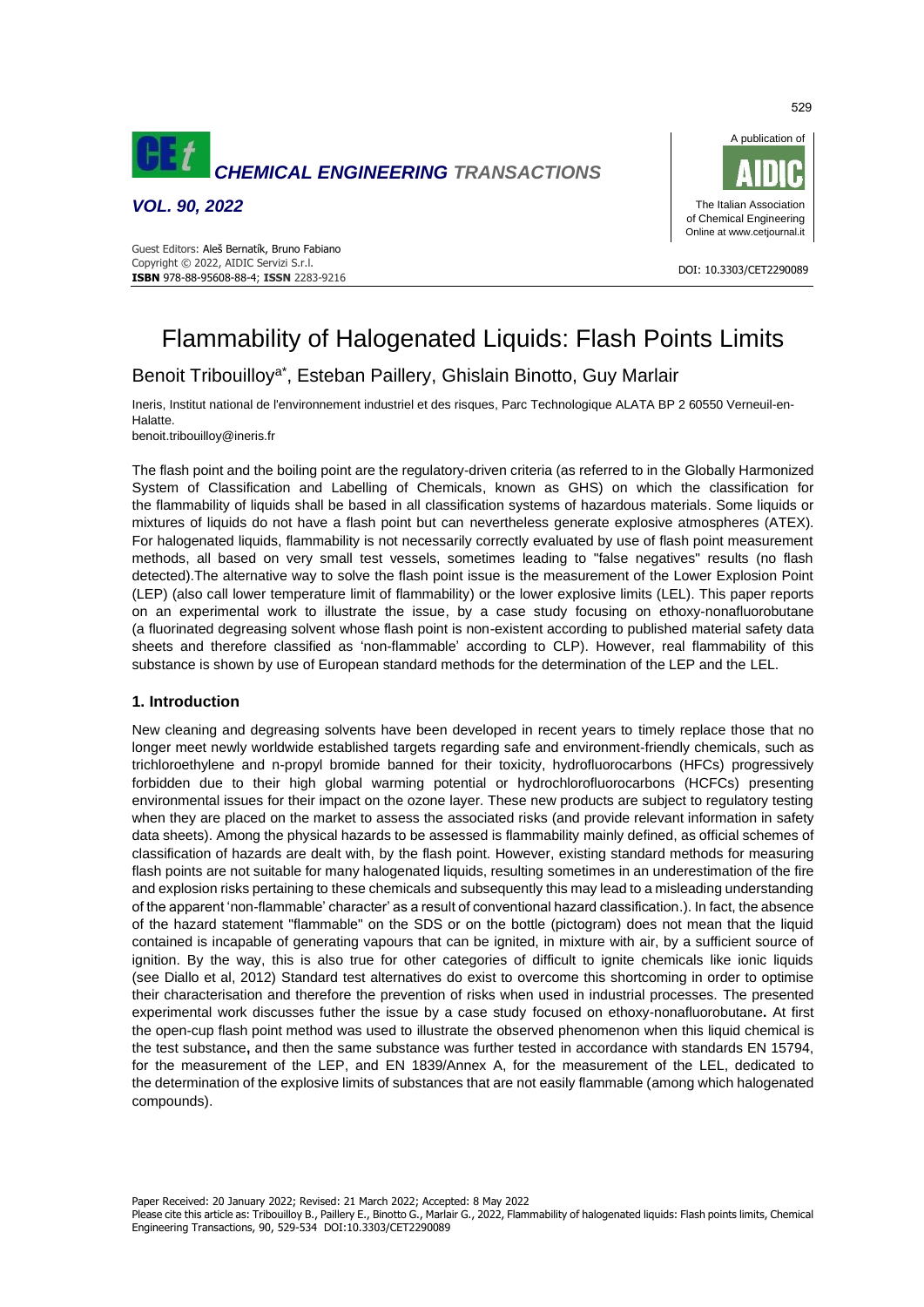# **2. Materials and methods**

# **2.1 Basic information on ethoxy-nonafluorobutane**

The ethoxy-nonafluorobutane (commercial name: Novec® 7200, manufacturer: 3M Company) is an hydrofluoroether of formula C<sub>4</sub>F<sub>9</sub>OC<sub>2</sub>H<sub>5</sub> comprising two isomers (see Figure 1).



*Figure 1: The two isomers of ethoxy-nonafluorobutane: a) ethyl nonafluoroisobutyl ether, b) ethyl nonafluorobutyl ether*

Published flammability data from a supplier of this chemical are accessible on the web and are reported in Table1.

*Table 1: Reported flammability volatility and flammability parameters of ethoxy-nonafluorobutane*

| Name                    | <b>Boiling</b> | Flash Point | Flammability Range in Air |
|-------------------------|----------------|-------------|---------------------------|
|                         | (°C)           |             | $(\%$ vol $)$             |
| ethoxy-nonafluorobutane | 76°C.          | None        | $2.4 - 12.5$              |

# **2.2 Flash Point**

In the American guidance document for the selection of closed cup flash point methods (ASTM E502-07, 2013), it is stated that some liquids, such as trichloroethylene, cannot propagate the flame due to the small volume of the test vessels (about 10 ml). To illustrate the phenomenon encountered when measuring flash points on halogenated or partially halogenated liquids, open cup tests (Cleveland open-cup apparatus described in ISO 2592) were carried out on ethoxy-nonafluorobutane. There is a normative consensus that this phenomenon, called "halo", defined as an increase in the pilot flame (see Figure 2), should not be considered as a criterion of flammability. The only ignition criterion to be retained, which is a normative criterion, is the observation, or detection, of a flame propagation on the surface of the liquid (called "flash") according to the criteria for determining the flash point.



*Figure 2: Pilot flame above the liquid ethoxy-nonafluorobutane at a temperature of 32°C (Open cup test performed at Ineris)*

Based solely on flash point measurements, the tested product is considered non-flammable

# **2.3 LEP**

The 'lower explosion point' (LEP) is the term used in the European standard EN 15794 (2009), whilst the American standard ASTM E1232, 2019 uses the term 'lower flammable temperature limit' (LTL). These two

530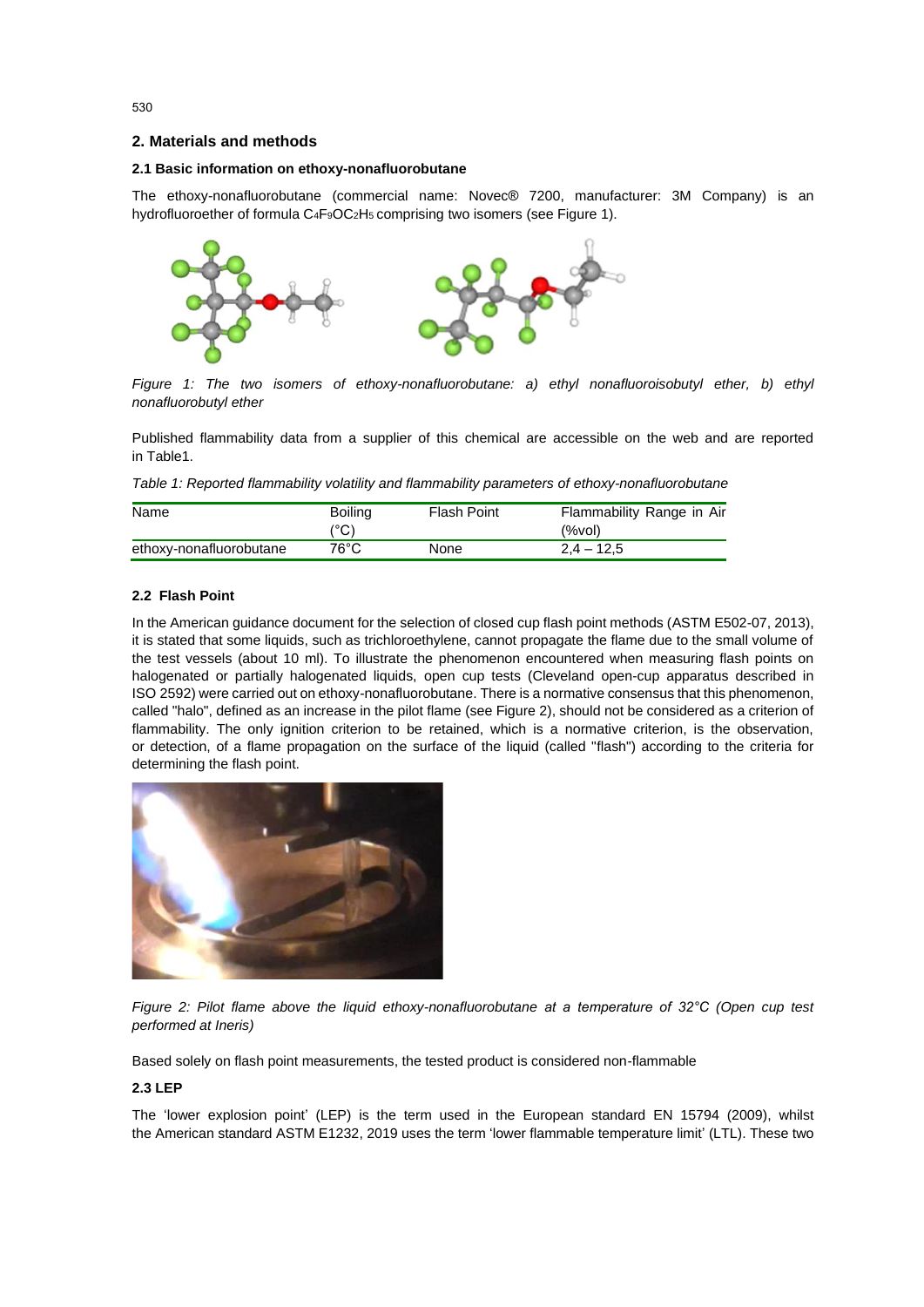terms are synonymous since they are consistently defined as the minimum temperature at which a liquid gives off enough vapour to form a flammable mixture with air under equilibrium conditions.

The LEP of ethoxy-nonafluorobutane was determined according to the method described in EN 15794 in a tube of 100 mm inner diameter and of 290 mm height. The temperatures of the liquid and gas phase are measured by type K thermocouples of 1 mm diameter (marked 1 and 2 on Figure 3a). A third 0.5 mm diameter K-type thermocouple (3) placed just below the lid allows early detection of any temperature rise. About 10 mm above the surface of the liquid, two stainless steel electrodes (4) are placed opposite each other at a distance of 5 mm and connected to a high voltage transformer (5) (effective voltage between 13 kV and 16kV and short circuit current between 20 mA and 30 mA). A magnetic bar is added to agitate the liquid (6). This tube is placed in a climate chamber capable of varying from -20 °C to 200 °C. The duration of the arc generated between the two electrodes is set at 0.2 s and 0.5 s if the first test is negative (no ignition).



*Figure 3: a) a schematic diagram of the setup described in EN 15794, b) a view of the Tube – see details about numbered marks in section 2.3*

# **2.4 LEL**

The LEL of ethoxy-nonafluorobutane was determined by applying the method described in Annex A of EN 1839 (2017), for substances that are difficult to ignite due to large quenching distances but also their ability to generate flame inhibitors during combustion. For halogenated hydrocarbons with a degree of halogenation (that is the number of halogen atoms in the molecular structure divided by the number of H-atoms in the molecular structure) greater than 0,8, the explosion limits and limiting oxygen concentration shall be determined with moist air (RH 50 % at ambient temperature) to avoid the formation of flame inhibitors (such as CF3H, C2F5H, etc) through the formation of hydrogen fluoride, which testing condition was indeed applied for testing ethoxynonafluorobutane, since this chemical has a degree of halogenation equal to 1.8.

The tests are performed in a vertical glass tube (marked 1 on Figure 4) of 80 mm inner diameter and 500 mm height (for standard gases, the tube can be 300 mm high). At its base, 60 mm from the bottom, the same electrodes (2) described in paragraph 2.3. are connected to the same high voltage transformer (3). At the top and bottom of the tube are two 1mm diameter type K thermocouples (4) (5). The base of the tube is connected to an evaporator (6) for the evaporation of the liquid to be tested. Between the two pieces of equipment, a pneumatic valve (7) is installed to direct the air/vapour flow towards the test tube or the evacuation (to avoid stopping the flowmeter between two tests, thus ensuring the stability of the air/vapour mixture). The assembly is placed in an oven (8). The composition of the air/steam gas mixture is prepared by flow measurement. The air flow rate is adjusted with a mass flow controller (9) and the liquid with a syringe pump (10). The air flow is saturated with water by bubbling through a flask (11) containing glass beads and filled with water. At its exit, the air stream is sent to an identical flask (12), without water, placed in a cooling bath (13) whose temperature is adjusted to achieve a relative humidity of 50% (as determined at room temperature) at its exit (marked (14) in Figure 4.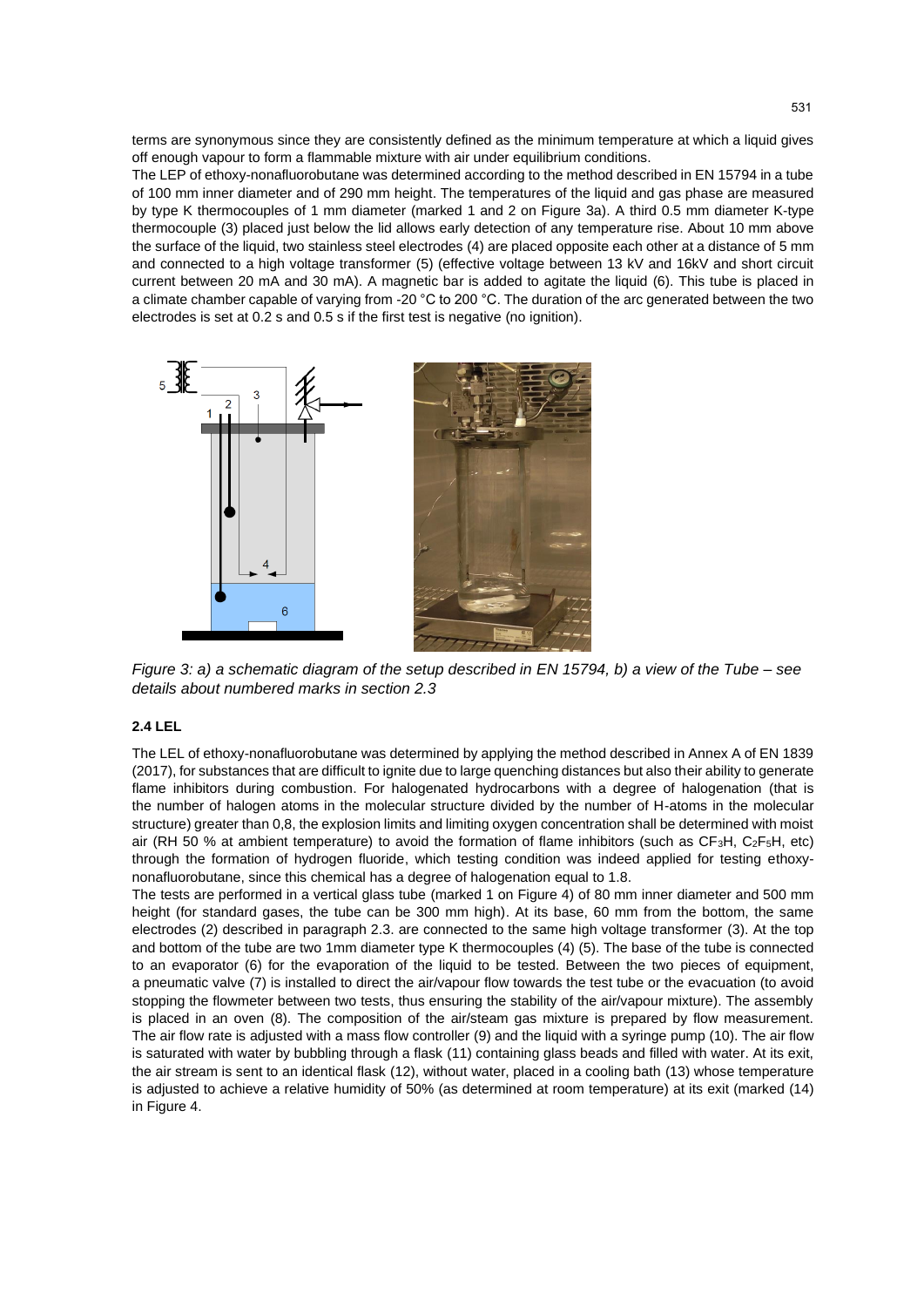

*Figure 4: Schematic diagram of the setup described in annex A of EN 1819 - Tube method -See details about numbered marks in section 2.4*

# **3. Experimental Results**

#### **3.1 LEP**

The tests were carried out with a filling rate of 20% by volume. Table 1 shows the results obtained on a sample. This first test is primarily used to determine whether liquid ethoxy-nonafluorobutane can generate vapours which, when mixed with air, can be ignited by an ignition source. Ignition is occurring at a liquid phase temperature of 7.5°C.

| Ignition test n°          |         |        | 3      | 4      | 5      | 6      |     |     |     |     |     |
|---------------------------|---------|--------|--------|--------|--------|--------|-----|-----|-----|-----|-----|
| Liquid phase              | $-8.9$  | $-7.7$ | $-5.9$ | $-4,8$ | $-2.3$ | 0.1    | 1.7 | 3.4 | 5.6 | 6.7 |     |
| temperature $(^{\circ}C)$ |         |        |        |        |        |        |     |     |     |     |     |
| Gaseous phase             | $-10.5$ | $-8.5$ | $-6,6$ | $-4,5$ | $-2.6$ | $-0.7$ | 1.2 | 3,2 | 5.2 | 4.2 | 5.5 |
| temperature $(^{\circ}C)$ |         |        |        |        |        |        |     |     |     |     |     |
| Ignition?                 | No      | No     | No     | No     | No     | No     | No  | No  | No  | No  | Yes |

*Table 1: LEP estimation of ethoxy-nonafluorobutane on first sample*

A second test with a second sample was performed to confirm the first value obtained (see Table 2). Ignition was observed at 3.3°C (no ignition at 3,0°C). Figure 5 shows the development of the flame in the test vessel (video captures).

*Table 2: LEP determination of ethoxy-nonafluorobutane on second sample*

| lgnition test n°               |     |    |     |
|--------------------------------|-----|----|-----|
| Liquid phase temperature (°C)  | 3,3 |    | 3,0 |
| Gaseous phase temperature (°C) |     |    | 2.1 |
| lgnition?                      | Yes | N٥ | N٥  |

Figure 5 shows the flame development in the test vessel (video captures) performed at 3.3°C.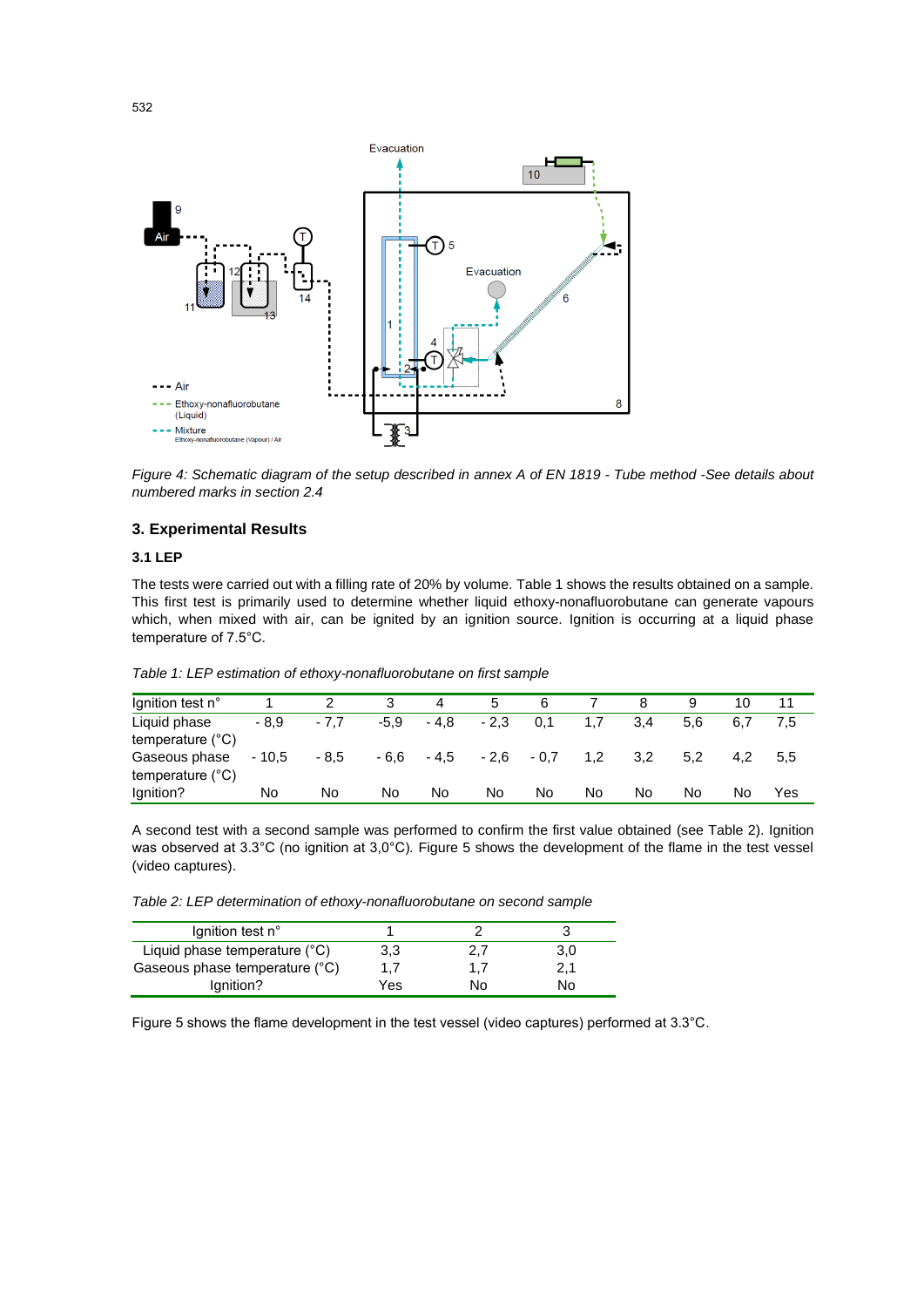

*Figure 5: LEP: Flame development (left to right) in the gas phase (liquid temperature: 3.3°C) after spark generation*

Figure 5 clearly shows the phenomenon of self-sustained combustion (flame detachment, ignition criterion) and not a halo phenomenon as in the case of flash point ignition test. It should be noted that prior to these tests targeting the assessment of LEP of the studied chemical, other tests were carried out at higher temperatures, always with the aim of observing potential ignition. From the results presented in Table 3, this temperature range appears to correspond to the upper explosion point (UEP) zone, i.e. between 12.5°C and 17.3°C.

*Table 3: UEP estimation of ethoxy-nonafluorobutane*

| lgnition test n°                           |      | 2    | 3    |      |
|--------------------------------------------|------|------|------|------|
| Liquid phase<br>temperature $(^{\circ}C)$  | 17,3 | 22.7 | 28.5 | 12,5 |
| Gaseous phase<br>temperature $(^{\circ}C)$ | 15.7 | 23,0 | 29.7 | 9.4  |
| Ignition?                                  | N٥   | N٥   | N٥   | Yes  |

Figure 6 shows the flame development in the test vessel (video captures) performed at 12.5°C.



*Figure 6: UEP: Flame development (left to right) in the gas phase (liquid temperature: 12.5°C) after spark generation*

# **3.2 LEL**

To ensure evaporation of the liquid at the evaporator outlet, we had to work at 38°C. The different concentrations of the vapours of the solvent in air tested, with a relative humidity close to 50% at ambient temperature, are presented in Table 4. The LEL is equal to 3.4%vol by applying annex A of the EN 1839 standard, with an ignition observed at 3.6%vol.

*Table 4: LEL determination of ethoxy-nonafluorobutane in according to annex A EN 1839 / 50% HR*

| Concentration (%vol)  | 4.0  | 3.0  | 3.4  | 3.6  | 3.8  |
|-----------------------|------|------|------|------|------|
| Tube temperature (°C) | 22   | 38   | 38   | 38   | 38   |
| Moisture (%HR)        | 47.5 | 49.7 | 50.2 | 50.9 | 50.9 |
| lgnition?             | Yes  | N٥   | N٥   | Yes  | Yes  |